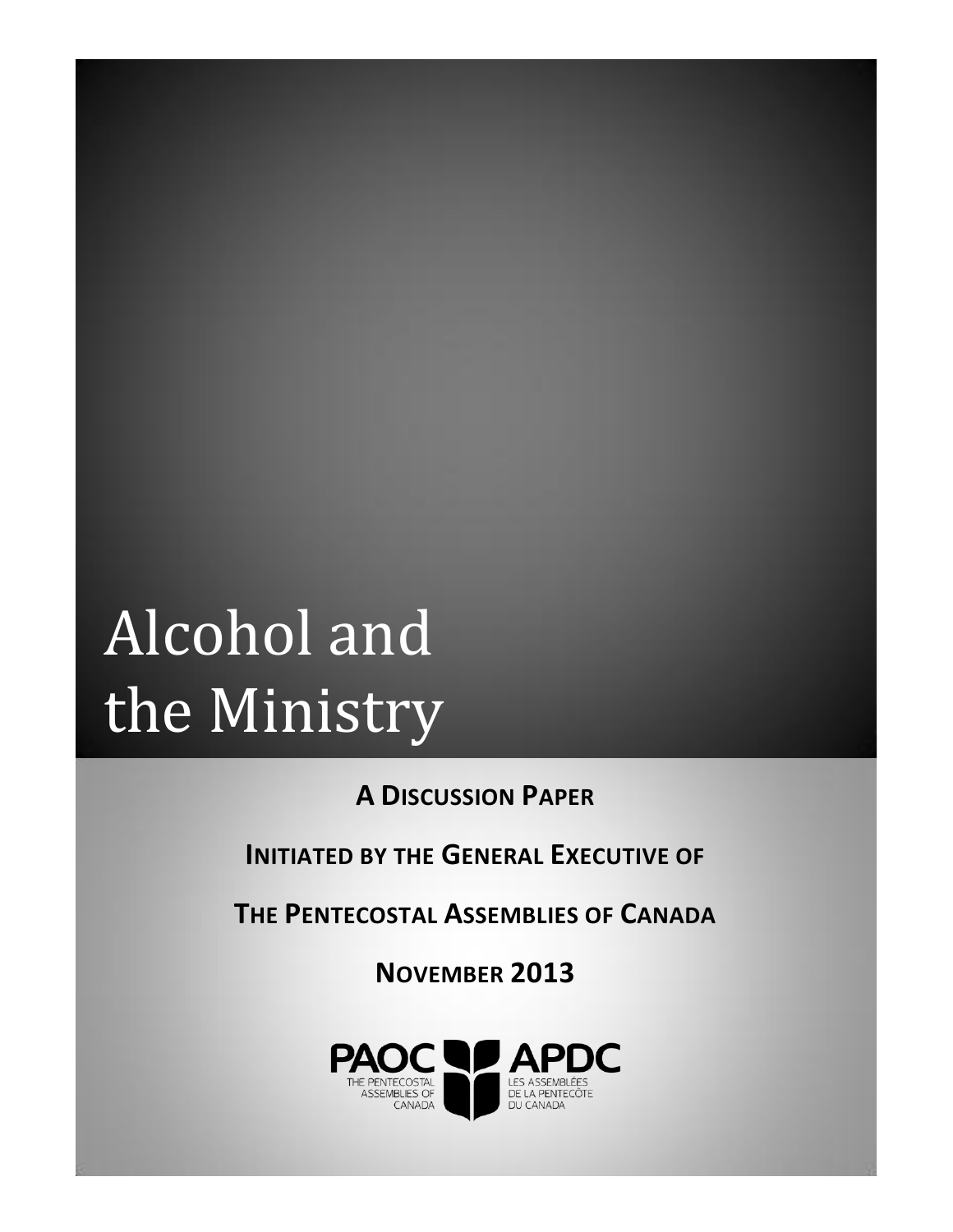## **Alcohol and the Ministry**

#### **Introduction:**

The Pentecostal Assemblies of Canada (PAOC) has historically expected its ministers and members to abstain from alcohol.<sup>1</sup> This is in keeping with our roots as a fellowship within the Holiness traditions of the Evangelical Church that incubated the Pentecostal Revival over 100 years ago. For the majority of our history, adherence to this expectation has been nearly universal. With the noted exception of some in our fellowship who come from cultural backgrounds where moderate alcohol consumption was acceptable, our ministers were abstainers and the majority of our members followed this example.

This commitment to abstinence was motivated by a desire to always be filled with the Holy Spirit and to not allow anything in our lives that would hinder service to God and witness to the lost. Abstinence was viewed as a mark of separation from the world.

However, this almost universal abstinence once prevalent amongst our church members is not present today. Nevertheless, the current constitutional expectation for credentialed members remains and is quite clear. All credential holders are expected to refrain from using "mood-altering substances" and this has been understood to include alcohol in any form. Our philosophy with respect to adherence is that credentialed ministers will live in accordance with these principles in an atmosphere of mutual trust and accountability (Ephesians 5:21). 2

The purpose of this paper is to examine the question, "Should the PAOC maintain its expectation that ministers abstain from the consumption of alcohol or is it acceptable to drink alcohol in moderation as a beverage?" The question is clear enough. The answer is not. Not only do religious people hold widely different beliefs about God and theology, they also practice and defend lifestyles which illustrate divergent standards of morality.3

The specific question addressed in this paper is not one posed or answered directly by Scripture. Therefore any call to abstinence as a corporate value of the PAOC must be drawn from fundamental ethical principles of Scripture that can be applied to what Romans 14:1 calls, "disputable matters". Two such principles have been identified as having relevance to this question. The first principle considers the *cultural context* or the *societal situation.* The second principle is found in Paul's call to limit one's liberty for the sake of others. It is the principle of *sacrificial or redemptive love.*

#### **The Bible**

As Pentecostals and Evangelicals, we hold a high view of Scripture and we pledge allegiance to the Bible as the ultimate and infallible rule of faith and practice when pursuing particular views on moral or theological issues. This commitment compels us to neither add nor take away from the Biblical instruction on behaviour and belief. While certain matters of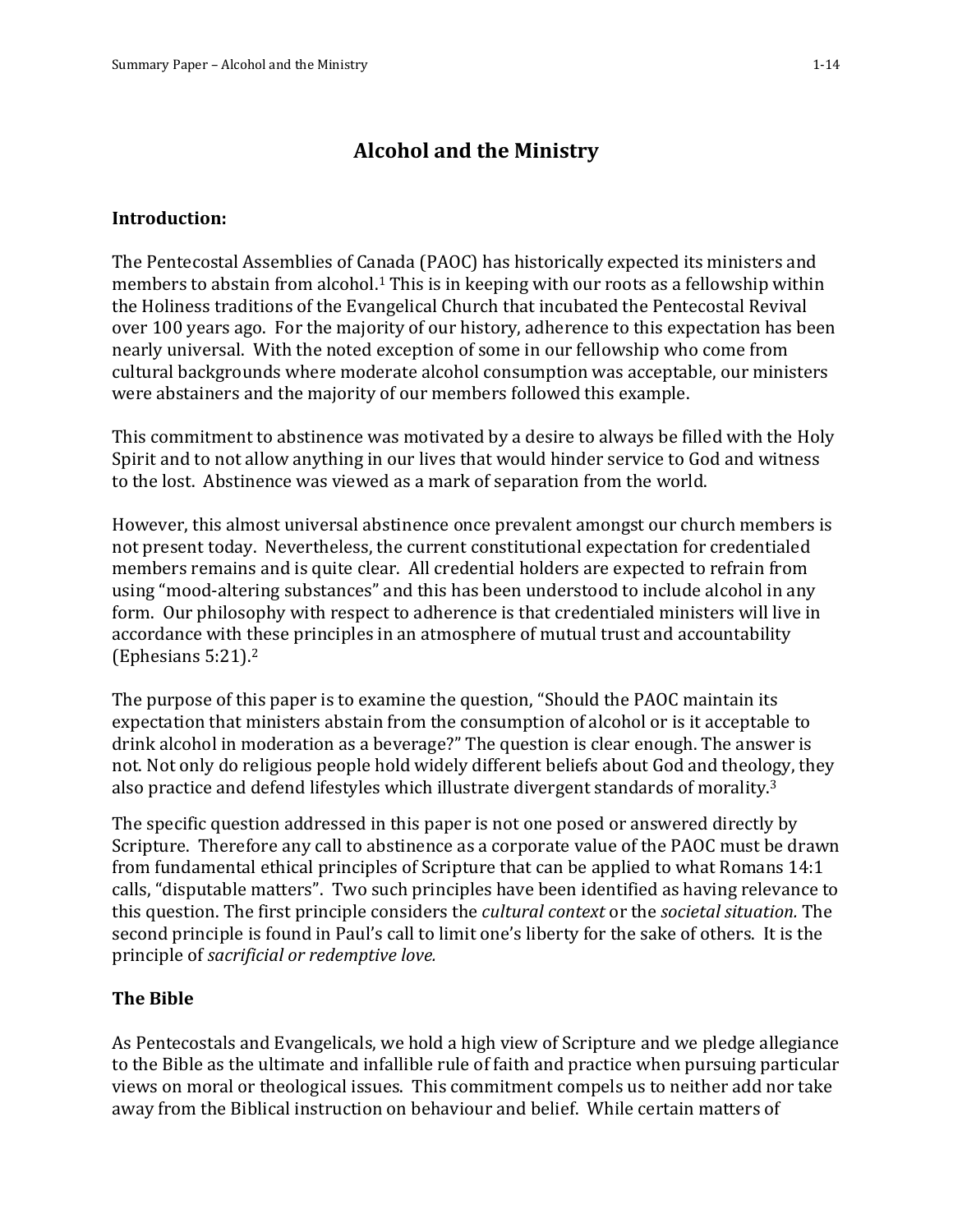morality are clearly and directly addressed in the Bible, the Scripture is not always specific and clear on the "disputable matters" and so sincere inquirers may come to conflicting conclusions. While seeking to submit to Biblical mandates we must be careful to avoid two common mistakes. The first is to ignore the high demands made by Jesus when he calls us to righteousness.

For I tell you that unless your righteousness surpasses that of the Pharisees and the teachers of the law, you will certainly not enter the kingdom of heaven (Matthew 5:20).

The internal righteousness that Jesus preaches in the Sermon on the Mount is far more demanding than the external righteousness of the Pharisees.

The second mistake is the human propensity to establish unnecessary behavioural rules as community boundary markers that go beyond what God himself explicitly commands or forbids.

## **Alcohol in the Bible**

In the course of making a positive evaluation of John the Baptist and his ministry, Jesus makes some unflattering comments to a crowd of listeners (Luke 7:31–35; Matthew 11:7- 19). He compared them to children who play pretend games like wedding or funeral and who complain when others will not be adequately merry or mournful to suit the occasion. Jesus makes his point by noting that they were critical of John the Baptist because of his austere Nazirite lifestyle while also being critical of Himself because of His social habits of eating and drinking with a wide variety of people. They slandered one as a demon and the other as a drunkard.

For John the Baptist came neither eating bread nor drinking wine, and you say, 'He has a demon.' The Son of Man came eating and drinking, and you say, 'Here is a glutton and a drunkard, a friend of tax collectors and sinners' (Luke 7:33-34).

While this text and the fact that Jesus turned water into wine at the wedding reception in Cana, makes it difficult to conclude that Jesus was an abstainer it is also unwise to conclude that these incidents justify the consumption of alcohol. They do however illustrate the challenge faced when seeking direct ethical guidance from the Biblical references to alcohol.

On the one hand, wine is pictured as a gift from God to make a man's heart glad (Psalm 104:15). The hope of Israel is described as a bountiful land of corn and wine and when it comes time to worship, God's people are to present the first fruits of the harvest, or the tithes, to God, in the form a grain, wine and oil (Numbers 18:12).<sup>4</sup>

On the other hand, the Scriptures repeatedly warn against the dangers of alcohol in all forms.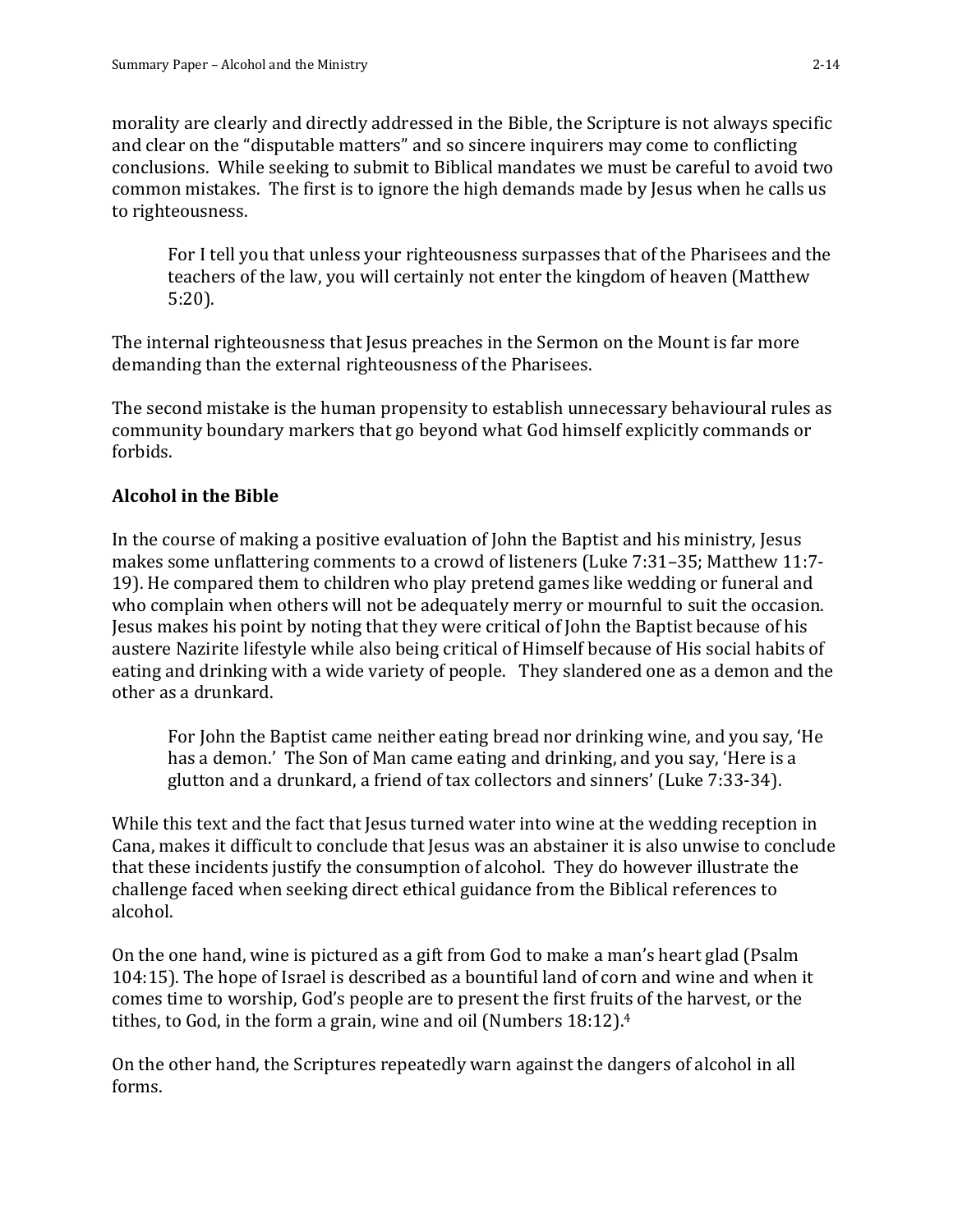Wine is a mocker and beer a brawler; Whoever is led astray by them is not wise (Proverbs 20:1).

Who has woe? Who has sorrow? Who has strife? Who has complaints? Who has needless bruises? Who has bloodshot eyes? Those who linger over wine, who go to sample bowls of mixed wine. Do not gaze at wine when it is red, when it sparkles in the cup, when it goes down smoothly! In the end it bites like a snake and poisons like a viper. Your eyes will see strange sights and your mind imagine confusing things. You will be like one sleeping on the high seas, lying on top of the rigging. 'They hit me,' you will say, 'but I'm not hurt! They beat me, but I don't feel it! When will I wake up so I can find another drink' (Proverbs 23:29-35)?

Priests are prohibited from alcohol when serving in the tent of God and part of the Nazirite vow was total abstinence (Leviticus 10:9; Numbers 6:3). Leaders are warned that alcohol can cloud judgment and lead to the perversion of justice (Proverbs 31:4-5). <sup>5</sup> The teaching here is quite clear. Those in positions of responsibility should not consume alcohol when on duty because others are dependent on them to be at their very best at all times and alcohol potentially impairs performance and judgment.

In the New Testament Paul repeatedly denounces drunkenness as a work of the flesh and it is contrasted with being filled with the Spirit. It is something that keeps people out of the Kingdom of God (Ephesians 5:18; Romans 13:13; Galatians 5:19; 1 Thessalonians 5:7). We can conclude from Scripture that while drinking was not clearly prohibited as wrong, there are numerous warnings of its dangers and harmfulness and in the case of priestly service, judicial leadership and the Nazirite vow, abstinence was commended.

When Paul wrote to the Ephesians, his primary purpose was not to deal with the question of whether a person was allowed to consume alcohol (5:18). His point was to show that alcoholic spirits and the Holy Spirit are on different sides of the answer to "How then shall we live?" There are some obvious contrasts – you can be unwise or wise by making the most out of every opportunity in an evil world; you can fail to use your brains or you can understand what the Lord's will is for your life; you can "get drunk on wine" and let your life be riotous or you can "be filled with the Spirit;" you can rejoice with your Christian friends worshiping God, knowing that this is the Lord's will for you and live with thanks for everything is yours in Christ, or you can pursue wine and life will be disordered, confused, and riotous.6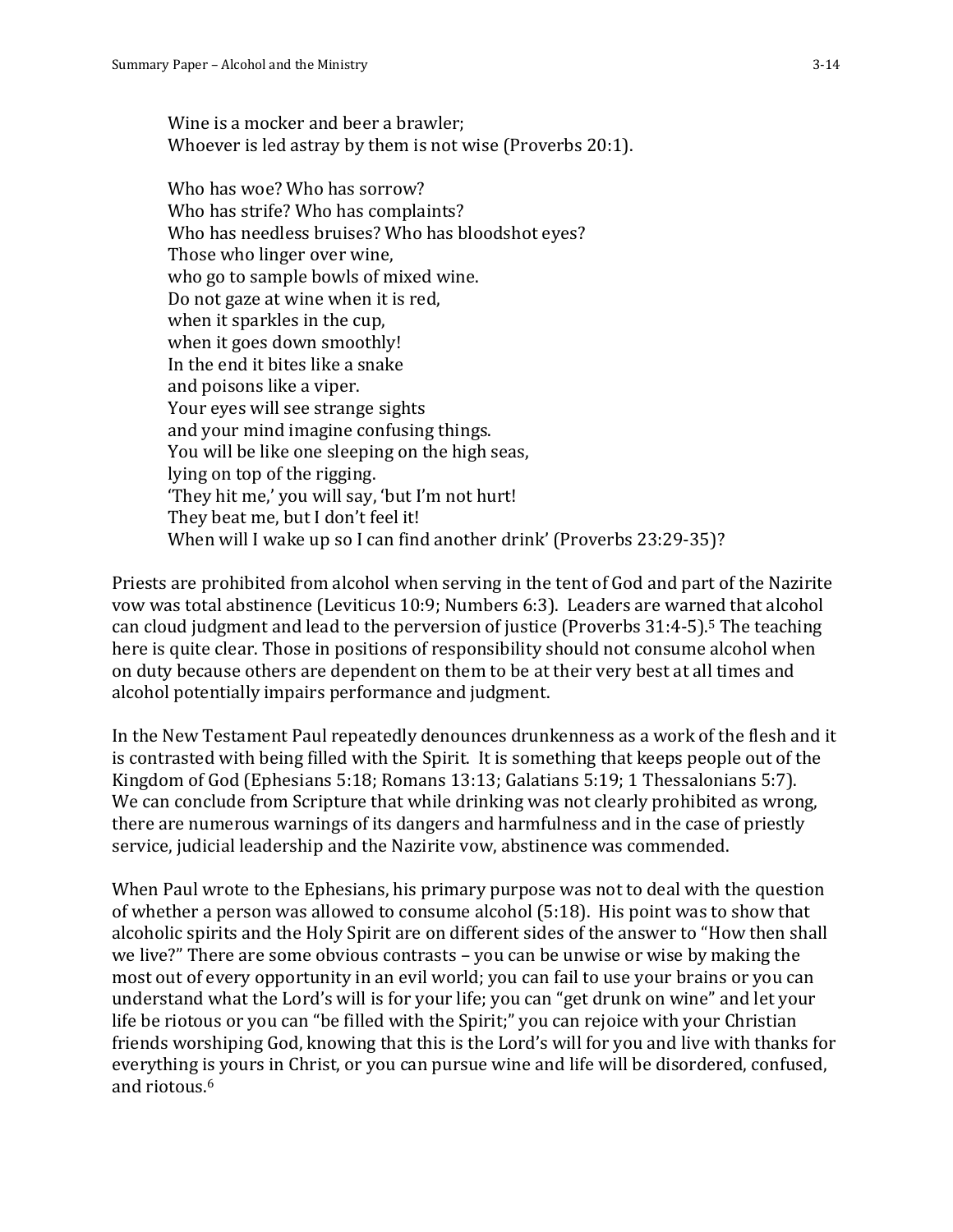A full examination of the pertinent Biblical references to alcohol is found in Appendix I.

## **How Should We Then Live?**

We live in a culture that is at best, morally indifferent. Judeo-Christian values are often mocked and the church is pushed to the margins of society. Yet we are the 'salt' and 'light' that preserves and protects the very society that ignores us. We are to live in this modern context as followers of Jesus who carry a message of reconciliation and hope in the midst of violence, banality, narcissism, meanness and selfish indifference to the needs of the many in our world.

We must make good decisions about lifestyle and habits. For much of our history, we Pentecostals and Evangelicals have been known for the *things we did not do*, rather than for the *things we do*. We have not been recognized for our social action and engagement in the ills of society even though we are often the first to show up in the midst of disaster and crisis. We need to reverse this view. In 1 Peter 2:12 we are encouraged to,

Live such good lives among the pagans that, though they accuse you of doing wrong, they may see your good deeds and glorify God on the day he visits us.

Increasingly, our reputation in the world must come from our engagement in issues of justice and poverty, child protection, human dignity, deliverance from addictions and many other social problems faced in the nations. We must boldly and confidently commit to engaging contemporary culture with a fresh vision of hope.

Our answer to this question about alcohol consumption must be rooted in a strong engagement with the societal ills that result from the abuse of alcohol. We must continue to be at the forefront of assisting alcoholics and drug addicts to find deliverance and hope through the gospel message and the loving care of the people of God. Not only do spirit controlled people avoid the degradation of the world, but they are filled with godly wisdom, sacrificial love and a holy compulsion to bring hope to the world.

To be self-controlled is not about adherence to a prescribed set of ethical rules, rather it is about a way of life rooted in the grace of God and the transforming power of His Spirit. To highlight this point, let us consider the relationship of Law and Grace. Î

## **The Law and Grace Tension**

The issue of the relationship between law and grace and the value or legitimacy, in a fallen world, of defining specific ethical rules has challenged the Church almost from its inception. Both Paul and Jesus strove to liberate people from the bondage of man-made rules that either contradict or diminish God's good purposes for His people. However, they also called followers of Jesus to display a higher standard of conduct based on the righteousness of Jesus (Matthew 5:20).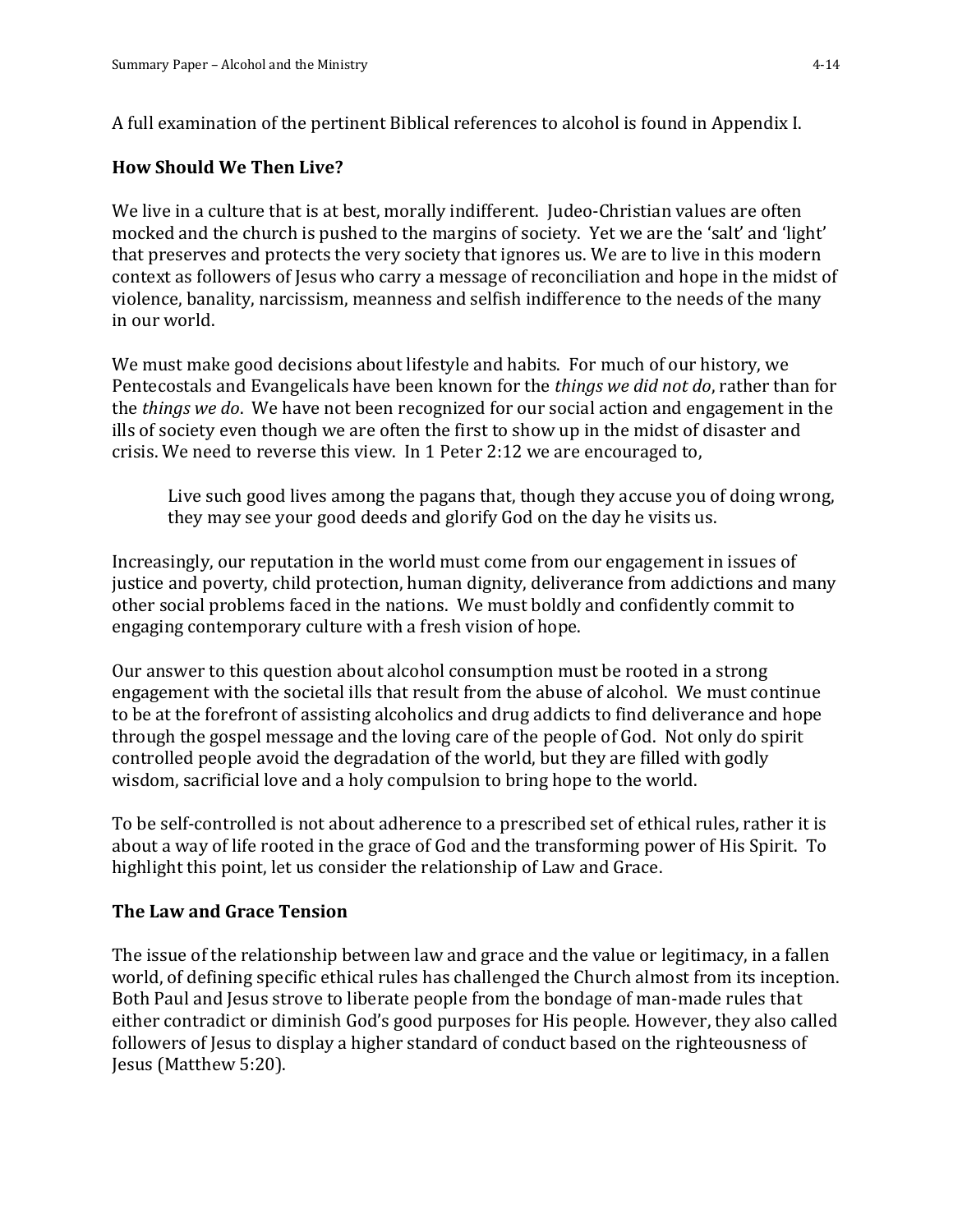Jesus' Sermon on the Mount provides a clear contrast between his approach to law and grace and that of the Pharisees and scribes (Matthew Chs. 5–7). Jesus was not opposed to Mosaic Law, rather, He came to fulfill it. He did not create a new set of laws for his followers (Matthew 5:17), rather he pointed out that keeping the law was a matter of heart as well as external behaviour. He actually increased the demands on his followers by making obedience in the heart the true measure of the Kingdom of God. When He was asked for his choice of the greatest commandment in the Law, Jesus replied,

'Love the Lord your God with all your heart and with all your soul and with all your mind.' This is the first and greatest commandment. And the second is like it: 'Love your neighbor as yourself.' All the Law and the Prophets hang on these two commandments (Matthew 22:37-40; cf. Mark 12:30-31; See also the "law of Christ" in John 13:34; Galatians 6:2; 1 Corinthians 9:21).

For Jesus, morality flows out of the heart that loves God and loves your neighbor. The Law was and is good, but not sufficient in power to produce the type of people God desired (cf. Romans 7:1-25). With Jesus comes the grace that provides for a new way of life where the regenerated heart initiates behaviors, attitudes, and decisions that are pleasing to God.

Grace and law are frequently contrasted in the letters of Paul where the latter is sometimes invoked as the antithesis of grace, but sometimes affirmed as being good (Galatians 5:4; Romans 7:12; 1 Timothy 1:8). At times NT writers seem to indicate that the obligation to follow any law has ended, since grace has come through Christ (John 1:17; Galatians 3:19- 25), believers are no longer "under law" (Romans 6:14), and in fact the law is powerless to help one live a Christian life (Romans 7:1-25). But elsewhere Christians are called upon to adhere to certain laws, rules, or principles in keeping with salvation.<sup>7</sup> There is, then, a seeming tension and even ambiguity that exists in the NT as to the relevance and applicability of the law for Christian life, and what this means practically for Christian moral and ethical behavior is not always evident.

It is not, then, the issue of justification by grace through faith, but rather these day-to-day tensions between NT believers that serve as the focus of our law/grace discussion.

How is it, on the one hand, that sometimes law appeared to be subsumed to grace, but on the other, that it seemed appropriate for NT leaders to impose rules on believers? One way to resolve this tension is by appealing to broader "principles" which outline some limits to the liberty grace brings.<sup>8</sup>

It should also be noted that when weighing the values and principles upon which we make our decisions, we must recognize that they do not all carry equal weight. It is easy to take a stand on a lower principle that seems justified, but actually undermine other principles of higher order. It may be appropriate and even easy to take a stand on principles which relate to personal liberty or freedom in Christ but not give due consideration to the welfare of others in the body of Christ. Indeed, in weighing the relative value of our principles in making decisions, the example of Jesus in sacrificing for others is a worthy and compelling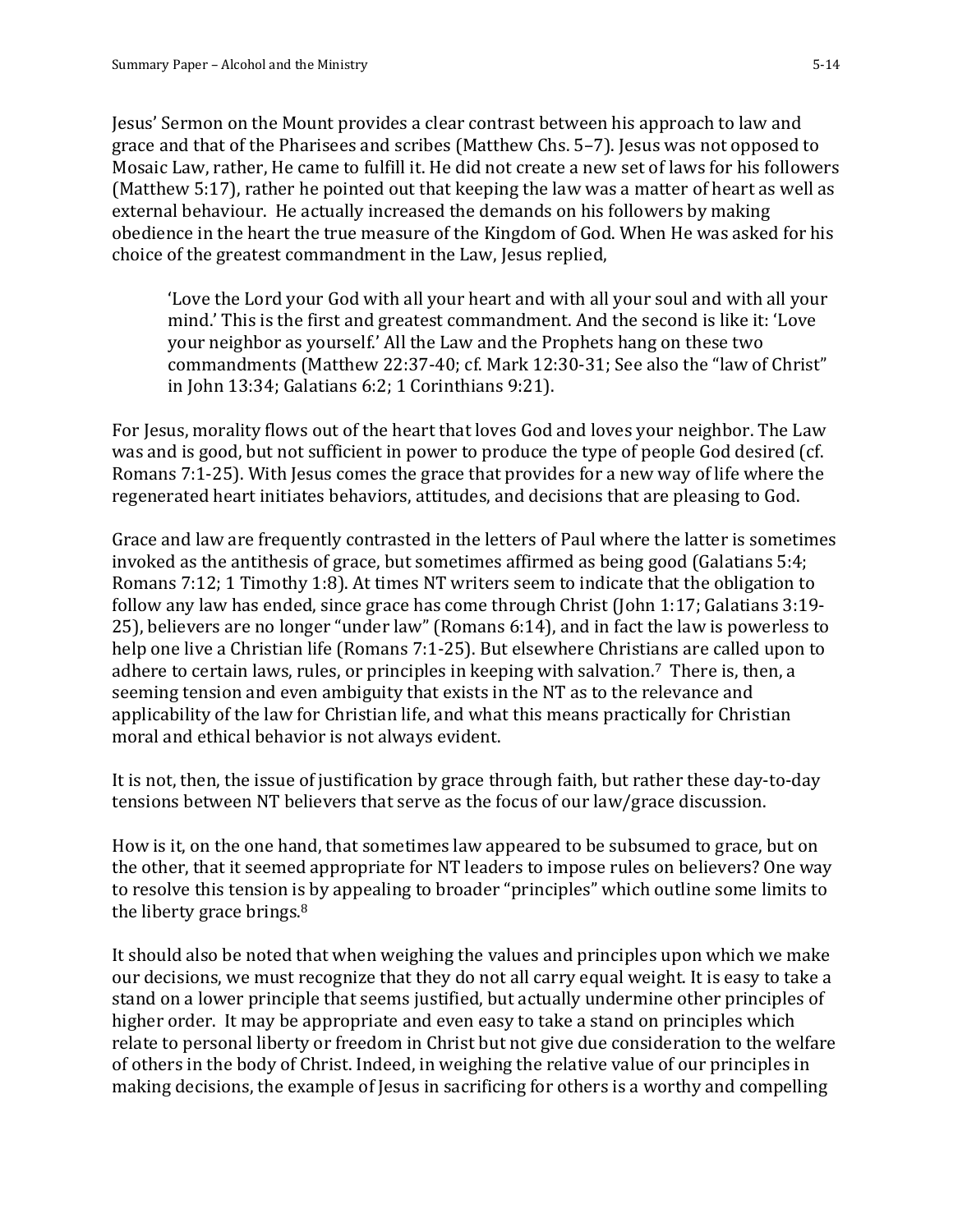model. Redemptive love is a high value that trumps the individual liberties that we enjoy as redeemed new creations living in God's good world.

The question at hand asks if there is any reason in our modern times to call for rules which would instruct PAOC ministers concerning the consumption of alcohol. Are there any contextual reasons to expect a different standard today than in the life and times of Jesus? How does the question relate to law and grace? Does the principle of redemptive love that demands sacrifice apply in this case?

## **Contextualization: Considering our Societal Situation**

Any laws, regulations, guidelines or principles implemented by the church within the course of history which go beyond the clear directives of Scripture must always be understood as existing relative to a particular time and place in history. And as such, they must always be open to revision. The church must discern, by the Spirit, appropriate expectations for Christian behavior in any given historical, cultural or social context. This is the application of the "Contextual Principle" referred to earlier in the paper.

Is the problem of alcohol in 21st Century in Canada reason enough for the PAOC to expect its credential holders to abstain from alcohol as a social statement?

Today, Canadians live in a culture that places a high value on the use of alcohol. Our children and young people continually live under peer pressure to make drinking a central focus of their life.<sup>9</sup> In fact, our society sends mixed and confusing messages to our youth. On the one hand it severely punishes offenders for drinking and driving and on the other hand shows "cool" young people driving cars to parties where alcohol is not only present but is the very focus of the gathering.

Abuse of alcohol in Canada is a significant social problem especially amongst young people. When examining 12th graders alone, approximately half (41 to 55 percent) report consuming five or more drinks on a single occasion. The rate of heavy drinking is approximately three times higher among youth, 15 to 24 years of age, than adults 25 years and older.<sup>10</sup>

With reference to the larger North American context, a Southern Baptist Ethics and Religious Liberty Commission, reports the following with respect to the United States:

According to a USA Today/HBO poll, 20 percent of Americans indicated they "had an immediate relative who at some point had been addicted to alcohol or drugs. That translates into roughly 40 million American adults with a spouse, parent, sibling or child battling addiction." The US National Institute of Health estimates that 17.6 million people—about one in every 12 adults—abuse alcohol or are alcohol dependent.

Alcohol problems cost American society more than \$184 billion per year in health care, criminal justice, social services, property damage, and loss of productivity expenses. Alcohol is a factor in as many as 105,000 deaths annually in the United States and a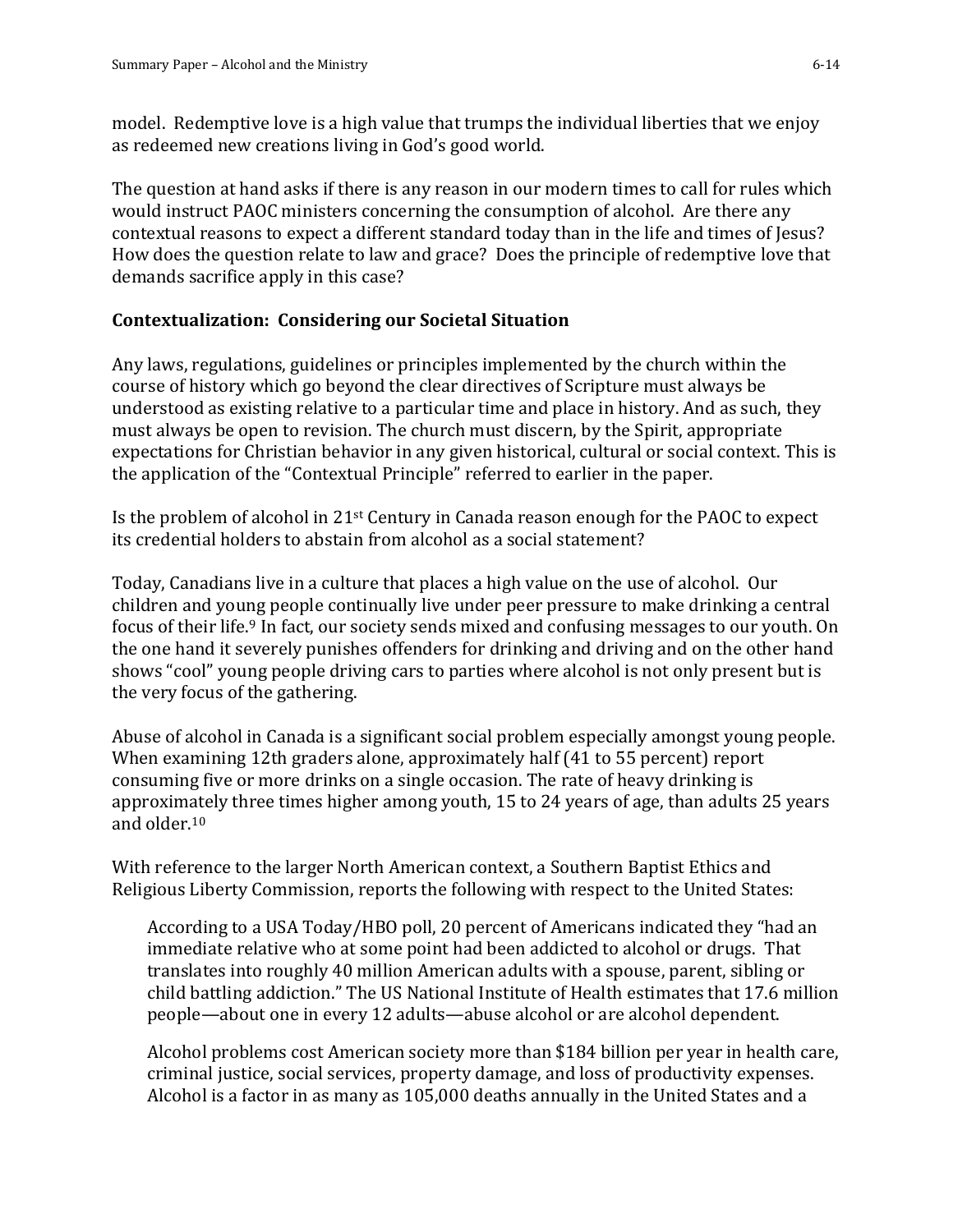primary contributor to a wide array of health problems and human suffering. These include various cancers, liver disease, alcoholism, brain disorders, motor vehicle crashes, violence, crime, spousal and child abuse, drowning, and suicides." 11

MADD, Mothers Against Drunk Driving, reported that 1,074 of the 2,575 driving fatalities in Canada in 2009 were the result of impaired driving.12 In fact, it is estimated that four to five million Canadians engage in high risk drinking, which is linked to motor vehicle accidents, Fetal Alcohol Spectrum Disorder and other health issues, family problems, crime and violence.<sup>13</sup>

The National Institute of Alcohol Abuse and Alcoholism in the United States has set up a task force to deal specifically with the problem of drinking on college campuses. The report notes that the drinking issue is a cultural problem: "The tradition of drinking has developed into a kind of culture—beliefs and customs—entrenched in every level of college students" environments. Customs handed down through generations of college drinkers reinforce students' expectation that alcohol is a necessary ingredient for social success. These beliefs and the expectations they engender exert a powerful influence over students' behaviour toward alcohol." <sup>14</sup> The statistics are sobering to say the least.

- Death: 1,825 college students between the ages of 18 and 24 die from alcohol-related unintentional injuries, including motor vehicle crashes.
- Injury: 599,000 students between the ages of 18 and 24 are unintentionally injured under the influence of alcohol.
- Assault: 696,000 students between the ages of 18 and 24 are assaulted by another student who has been drinking.
- Sexual Abuse: 97,000 students between the ages of 18 and 24 are victims of alcoholrelated sexual assault or date rape.<sup>15</sup>

Judith Ramaley, the former President of the University of Vermont, states that "Underage drinking and excessive drinking have negative effects on everything we're trying to do as a university. They compromise the educational environment, the safety of our students, the quality of life on campus, town/gown relationships, and our reputation." 16

The World Health Organization (WHO) estimates that there are about 2 billion people worldwide who consume alcoholic beverages and 76.3 million with diagnosable alcohol use disorders.<sup>17</sup> The concluding remarks of the World Health Organizations report on Alcohol are a simple summary of the enormous world-wide problem of alcohol.

Alcohol is not an ordinary commodity. While it carries connotations of pleasure and sociability in the minds of many, harmful consequences of its use are diverse and widespread. As documented in this report, globally, alcohol problems exert an enormous toll on the lives and communities of many nations, especially those in the developing world. Research has shown that when extrapolating from historical trends, the role of alcohol as a major factor in the burden of disease will be increasing in the future. Particularly worrying trends are the increases in average volume of drinking predicted for the most populous regions of the world (e.g., in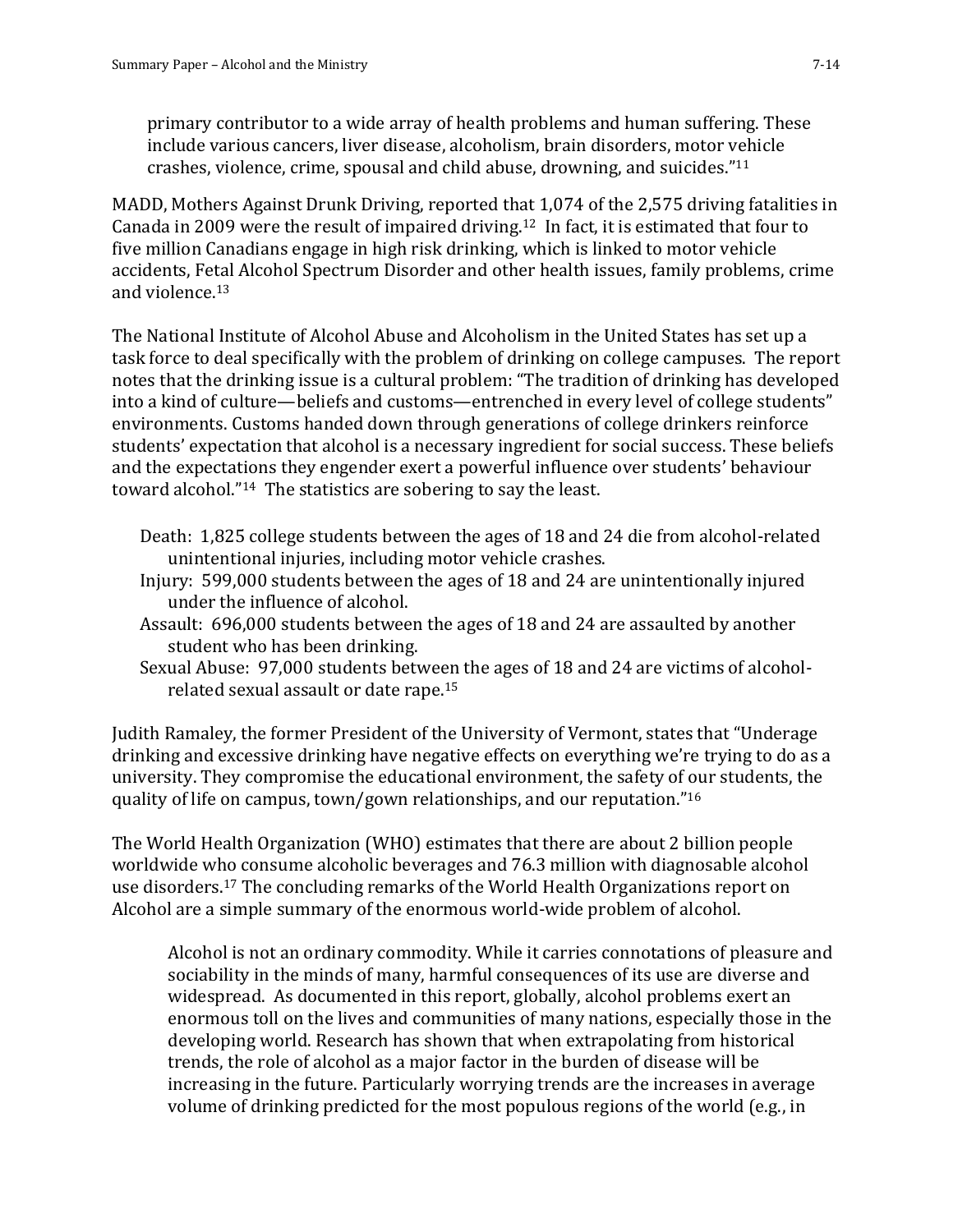China and India) and the emerging trend of more harmful and risky patterns in drinking especially among young people.<sup>18</sup>

Our times are different from Bible times. Not only is the abuse of alcohol a significant social problem today, we know much more about its effects on society than were known in Bible times. It is clear that millions and millions of people are stumbling over alcohol and ruining their lives, their families, and their businesses. As followers of Jesus, we must care about this and must not only engage in providing help to the addicted, we need to make a social statement.

By way of comparison to the role of alcohol in our culture, the pagan cultures of the first century were saturated in religious idolatry and the church sought to ensure that Gentile believers, while not being required to take on all the Jewish customs that served to distinguish them from their pagan neighbours, did embrace some clear boundaries vis-a-vis the problem of idolatry. In like manner, given the emphasis placed upon alcohol in our society, abstinence will serve as a counter-cultural practice of radical non-conformity that indicates the pattern of the world is not controlling our actions. Abstinence offers an alternative example to the destructive reality of our "alcohol saturated" society.

As followers of Jesus, we are responsible to live our lives to a higher standard. A greater societal consciousness on the issues of alcohol consumption should be a mark of our thoughtful discipleship.

#### **The Principle of Sacrificial Love: Love Limits Liberty**

The question this paper addresses is whether the principle of not being a stumbling block to others can be applied with reference to drinking alcohol. For while all things are created by God and may be good not all things are good all the time (1 Timothy 4.4; Romans 14:20). Paul gives us reason for applying this principle to this matter in 1 Corinthians 10,

So whether you eat or drink or whatever you do, do it all for the glory of God. Do not cause anyone to stumble, whether Jews, Greeks or the church of God- even as I try to please everybody in every way. For I am not seeking my own good but the good of many, so that they may be saved (1 Corinthians 10:31-33).

It is better not to *eat meat* or *drink wine* or to do anything else that will cause your brother to fall (Romans 14:21, emphasis added).

We have already noted that wine is a blessing of God as demonstrated in His provisions of life which included the produce of the grapevine. The question facing us relates to the rightness in drinking alcohol with reference to the effect it may have not only on the drinker, but also the impact it may have on others. In the Bible, the "weak" in the discussion about food offered to idols were the people who did not properly understand that the meat was good because it was created by God. As the discussion turns from what we eat to what we drink, there are some fundamental differences.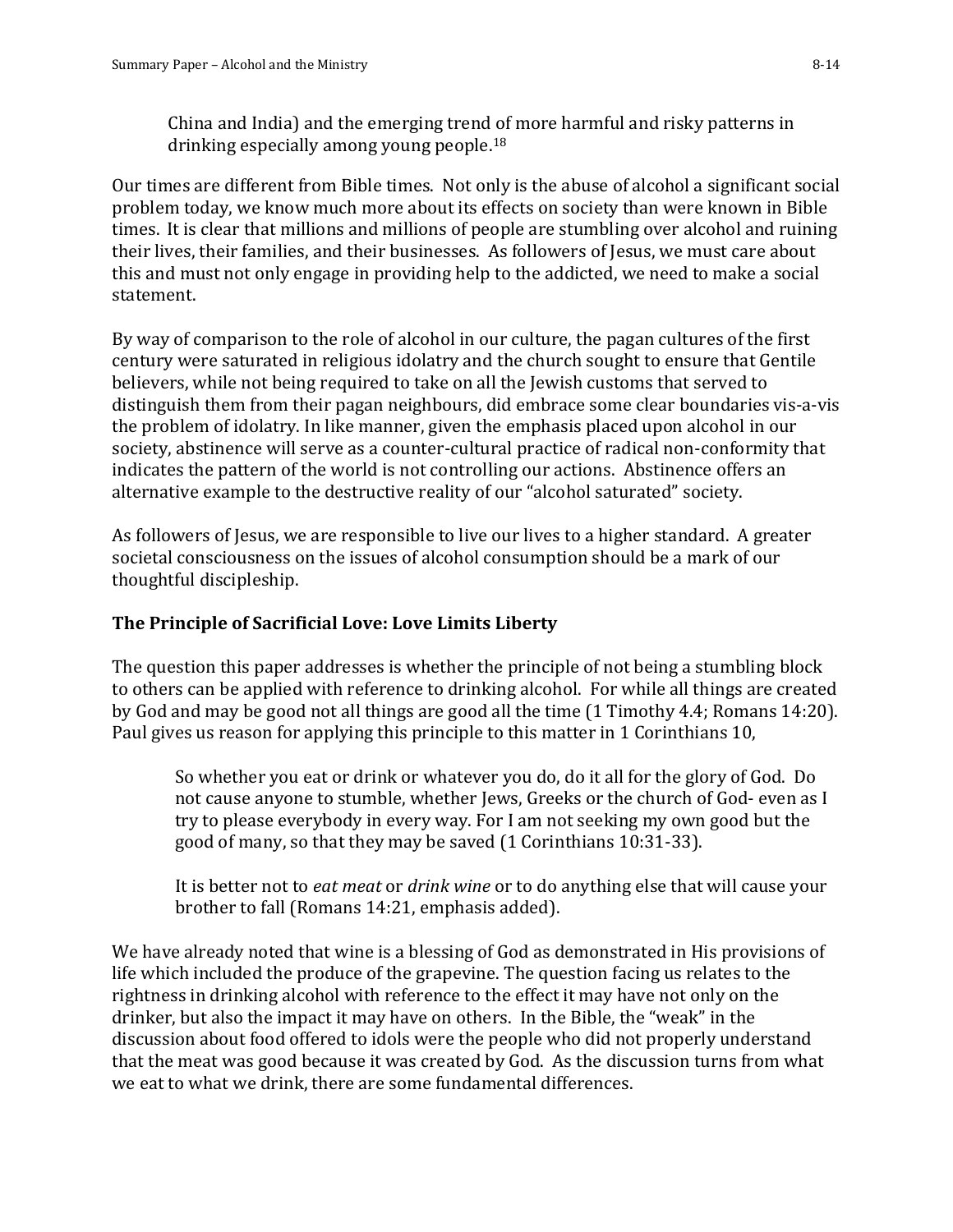While Paul can affirm with conviction in Romans 14:14, "I am convinced, being fully persuaded in the Lord Jesus, that nothing is unclean in itself." When the focus shifts to wine, we are dealing with a substance that we know diminishes human cognitive, emotional, and physical abilities. It is also a known medical fact that alcohol has addictive qualities and many people succumb to its power and destructive tendencies. Certain individuals are particularly susceptible to the addictive nature of alcohol because of a genetic predisposition making them more likely to fall prey to alcohol's destructive potential. Therefore there is an inherent difference between alcohol and meat.

In the alcohol discussion, the weak are not only those who are vulnerable to the temptations of alcohol but also those for whom alcoholism is a disease. Becoming a stronger brother is not just about a greater theological understanding. Weakness here can be understood as a physical disability. Therefore, the principles elucidated by Paul are applicable in the case of the consumption of alcohol. The modern context, one where alcohol is not only a destructive force in society but a recognized physical weakness, makes the issue of the "weaker" brother very pertinent.

An appeal for leaders to choose abstinence can be argued on the principle of sacrificial love which asks believers who are free from the power of alcohol to abstain for the sake of those amongst us who may suffer the disease of alcoholism, for the sake of our youth who are under great peer pressure to conform to an image that is a lie and for the sake of those who do not know Christ who may be led to stumble by our moderate use of alcohol.

This principle of "redemptive love" should motivate us to sacrifice our freedom willingly. As leaders we must at times make choices that are costly. We must choose generosity over stinginess, we must choose to give our time and life for the sake of the lost over selfishness and in this case, we should choose abstinence over moderation.

Our motivation is not separation for the sake of being distinct. We are not reacting against culture in order to be different. Rather, we are distinct because we are like our God, and because we are filled with the Spirit of love. And love will act in radical ways. We are motivated primarily, then, not by legalism or our past rules, but by a deep love for other humans. We are people of the Spirit and having encountered the Spirit of love, we live with a new attitude toward those around us.

## **Concluding Observations: For the Sake of Others, Do Not Drink**

This paper has offered reasons for the PAOC to maintain its expectation that credential holders will not consume alcohol. We have offered two primary reasons. First, we live in an alcohol saturated society where alcohol destroys families and individuals on a significant scale. Therefore, we offer the avoidance of all consumption of alcohol as a cultural alternative that will protect people from the inherent dangers associated with the abuse of alcohol. Second, we have suggested that limiting our liberty in this manner is a biblical principle elucidated by Scripture. We are called to lay down our lives for the sake of our brother as the supreme act of love.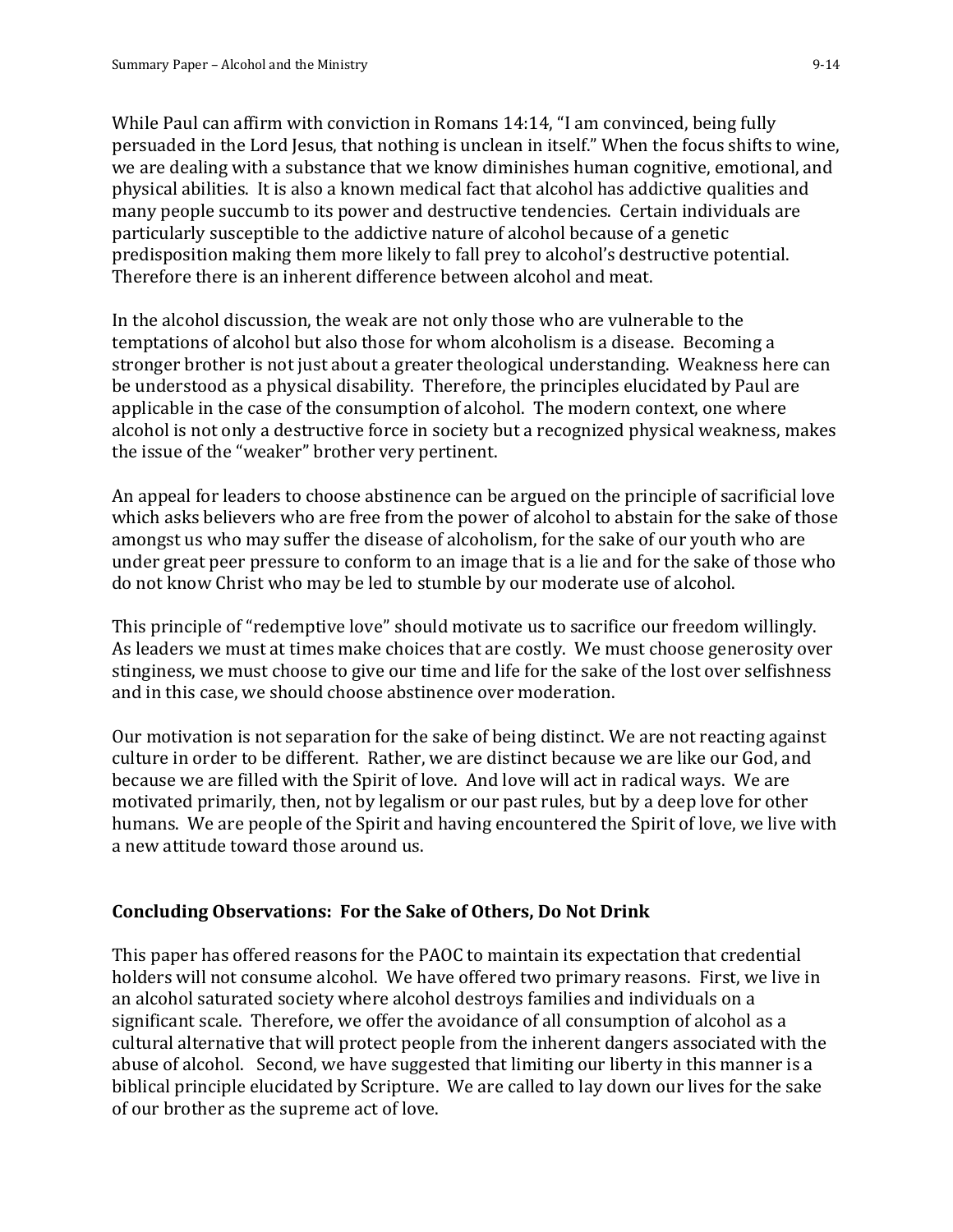Alcohol is a mind-altering drug. Judgment and cognitive capacity is quickly blurred with minimal alcohol intake. The laws of our land recognize this and have almost zero tolerance for any drinking and driving. It is recognized that even a little alcohol takes its toll on our mental alertness and physical reactions. It takes little alcohol before one's natural ability to make quick decisions and respond with appropriate action becomes sluggish. It is evident that clarity of moral restraint is dulled through the effect of alcohol on mind and body. It is clear that alcohol can hinder us from our call to do the will of God with our whole heart, soul, mind and strength. And when our consumption of alcohol causes our weaker brother to stumble, we have not loved him as our self in keeping with the second greatest commandment.

The current appeal for abstinence is not based on the conclusion that the Bible directly prohibits drinking anything alcoholic, but that the Bible instructs leaders, the strong in faith, to limit their liberties and make sacrifices for the sake of others. This is done for the sake of both the weak in Christ, particularly young people, who are potentially placed in danger by our example and for those who need deliverance from the scourge of one of our world's greatest problems.

Since alcohol in Canada is a serious drug problem and our children and young people continually live under peer pressure to make it a central focus of their life, we call for sacrifice by leaders who are to be models of self-control and sensitive to the temptations of those who look up to them.

Our cultural context and the cultural context of the wider world in which we live and work is facing an epidemic of alcohol abuse and this epidemic places the weaker among us in danger. The mark of a radical follower of Jesus is "non-conformity" to the pattern of the world. We need to reflect a radical discipleship that will demonstrate a counter culture life.

When a gift from God has been turned into a curse, it is the church that must offer an alternative way of life. Our alternative is to abstain from alcohol. We live in a world with so many good options that enable to us "eat, drink and be merry!" Alcohol is now an unnecessary commodity with which to enjoy the goodness of God. There is a huge potential for the downside of alcohol with very little gain with respect to its capacity to make the heart glad. We live in a time when there are so many ways to enjoy creation, it seems very foolish to choose a method which such a large potential downside. Therefore, church leaders should be ready to limit personal "freedom." Such a limitation of liberty demonstrates acceptance of the majestic Christian principle that the rights and needs of others have a higher status than our own liberties to enjoy the creation of God.

"For I am not seeking my own good but the good of many, so that they may be saved" (1 Corinthians 10:33).

## **Bibliography**

Buntain, D. N. "The Curse of Liquor," *The Pentecostal Testimony*, 15 October 1942, 3.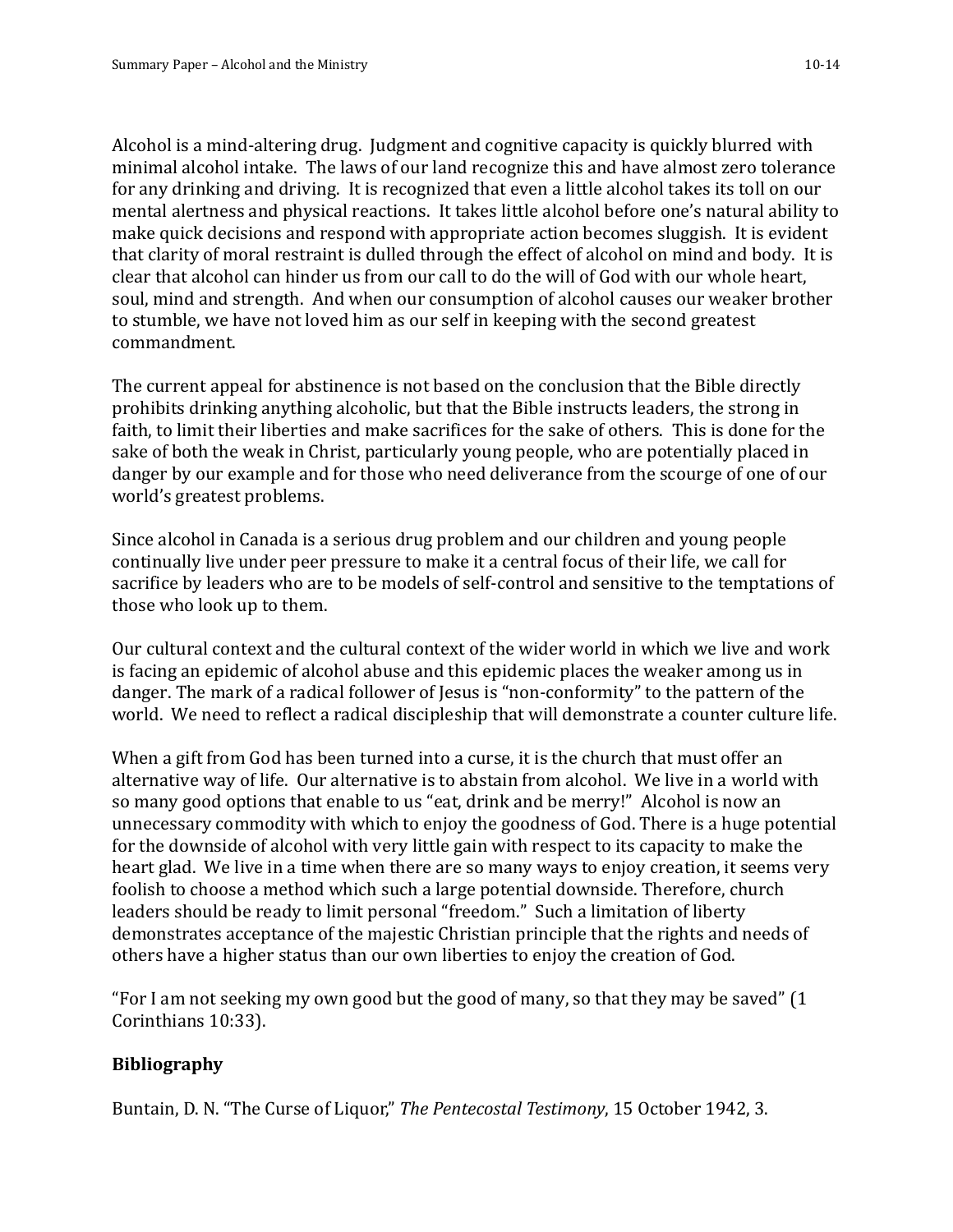- Canadian Council on Substance Abuse. *Cross-Canada Report on Student Alcohol and Drug Abuse, Report in Short,* Ottawa, ON, 2011.
- CBC News. *Alcohol by the Numbers,* 15 October 2008. Online resource: [http://www.cbc.ca/news/canada/story/2008/10/10/f-alcohol-numbers.html.](http://www.cbc.ca/news/canada/story/2008/10/10/f-alcohol-numbers.html)
- Cranfill, J. B. "The preacher and His Health," *The Pentecostal Testimony*, 15 March 1942, 12.
- Dunn, James D. G. *The Acts of the Apostles, 1st U.S. ed., Narrative Commentaries.* Valley Forge, PA: Trinity Press International, 1996.
- Horrell, Leo. *Children of Wrath: New School Calvinism and Antebellum Reform.* Toronto, ON: Scholarly Book Services Inc., 2002.

Lang, Richard and Duke, Barrett. "The Christian and Alcohol," *Criswell Theological Review*, Vol. 5, Issue 2 (Spring 2008): 19-38.

- Morris, Leon. *1 Corinthians, Revised ed., The Tyndale New Testament Commentaries 7*. Grand Rapids, MI: Eerdmans, 1985.
- National Alcohol Strategy Working Group. *Reducing Alcohol-Related Harm in Canada,* Ottawa, ON: 2007.
- National Institute on Alcohol Abuse and Alcoholism: College Task Force. *College Drinking: Changing the Culture,* NIAAA, 2008*.*
- Rutger C. M. E., Engels, Roel Hermans, Rick B. van Baaren, Tom Hollenstein and Sander M. Bot. "Alcohol Portrayal on Television Affects Actual Drinking Behaviour," *Alcohol and Alcoholism* (2009) 44 (3): 244-249.
- Schreiner, T. R. "Law: II. In the New Testament." In *New Bible Dictionary, 3rd ed*., edited by I. Howard Marshall, Donald J. Wiseman and J. I. Packer, Downer's Grove, IN: InterVarsity Press, 1996.
- Stringer, J. H. "Grace, Favour." In *New Bible Dictionary, 3rd ed*., edited by I. Howard Marshall, Donald J. Wiseman and J. I. Packer, Downer's Grove, IN: InterVarsity Press, 1996.
- Stronstad, Roger. *The Charismatic Theology of St. Luke.* Peabody, MA: Hendrickson, 1984.
- Task Force of the National Advisory Council on Alcohol Abuse and Alcoholism. *A Call to Action: Changing the Culture of Drinking at US Colleges,* National Institutes of Health: U.S. Department of Health and Human Services. April 2002 *www.collegedrinkingprevention.gov.*
- Tenney, Merrill C., ed. *The Zondervan Pictorial Encyclopedia of the Bible*. Grand Rapids, MI: Zondervan, 1978.
- U.S. Department of Justice. *Youth Drinking Rates and Problems: A Comparison of European Countries and the United States*, Office of Justice Programs, Office of Juvenile Justice and Delinquency Prevention, May 2005, 1-4.
- World Health Organization. *Global Status Report on Alcohol,* 2004: 11-12, 33-34.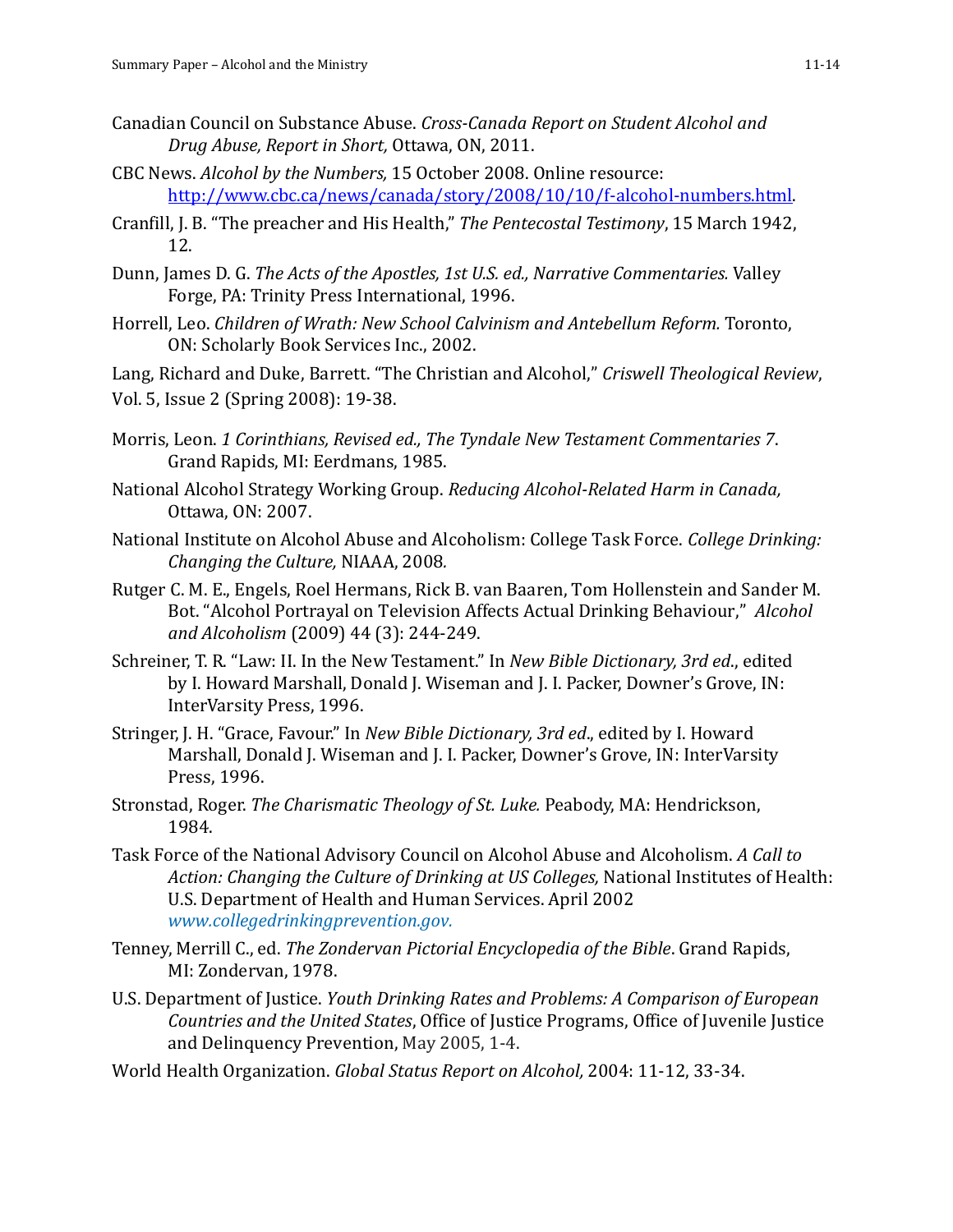- Willimon, William H. Acts, *Interpretation, a Bible Commentary for Teaching and Preaching*. Atlanta: John Knox Press, 1988.
- Witherington , Ben *The Acts of the Apostles: A Socio-Rhetorical Commentary,* Grand Rapids, MI: Eerdmans, 1998.
- Wright, N. T. *After You Believe: Why Christian Character Matters*, *1st ed.* New York. NY: HarperOne, 2010.

#### **Endnotes**

 $\overline{\phantom{a}}$ 

<sup>1</sup> The traditional attitude towards the use of alcohol among Pentecostals is found in an editorial titled "The Curse of Liquor" in *The Pentecostal Testimony* (15 October 1942, 3 – presumably written by PAOC General Superintendent D. N. Buntain):

All Pentecostal folk know that one can travel around the world and never be asked to take a drink of intoxicating liquor by any of the millions of saved members of this Movement. When one finds Christ as his Saviour and seeks to follow His will, he bids good-bye to all intoxicating drinks. What a deliverance! What a joy to be saved from the world and all it offers to craving, hungry, needy men! The Bible, however, tells us that we are our brother's keeper. So, whilst we do not need any teaching from our pulpits for the guidance of the truly saved in the matter of intemperance, we have a duty towards the unsaved. To this end we should sound a warning from time to time against the drink demon which seeks to enslave all who may come within its reach.

Major fraternal Pentecostal organizations also have clear anti-alcohol positions. Examples are as follows:

#### **Assemblies of God, Springfield, Missouri**

http://ag.org/top/Beliefs/Position\_Papers/pp\_downloads/pp\_4187\_abstinence.pdf

For two reasons we urge all believers to avoid the Satanic tool of alcohol which destroys lives, damns souls, and blights society: (1) A studied review of the Scriptures affirms a stern warning against intoxicating drink and a call to separation from this evil for the purpose of better service to God and mankind; and (2) Current social abuses and the public outrage over the high cost of alcohol in terms of human misery, death, and destruction of property cry out with urgency for the church of Jesus Christ to oppose firmly any use whatsoever of a beverage which so insidiously afflicts and binds the bodies and minds of men and women.

#### **Church of God, Cleveland, Tennessee**

http://www.churchofgod.org/index.php/practical-commitments/behavioral-temperance

One of the primary benefits of our liberty in Christ is freedom from the domination of negative forces (John 8:32, 36; Romans 6:14; 8:2). We are counseled not to put ourselves again under bondage (Galatians 5:1). Therefore, a Christian must totally abstain from all alcoholic beverages and other habit-forming and mood-altering chemical substances and refrain from the use of tobacco in any form, marijuana and all other addictive substances, and further, must refrain from any activity (such as gambling or gluttony) which defiles the body as the temple of God or which dominates and enslaves the spirit that has been made free in Christ (Proverbs 20:1; 23:20-35; Isaiah 28:7; 1 Corinthians 3:17; 5:11; 6:10; 2 Corinthians 7:1; James 1:21).

#### **International Pentecostal Holiness Church, Oklahoma City, Oklahoma**

http://www.ipcc.cc/position%20statements.htm#ALCOHOL,\_TOBACCO, &\_DRUGS

With these realities about alcohol, tobacco, and drug use, the argument for abstinence is well established. The Christian is called to a higher standard of self-control and self-denial concerning those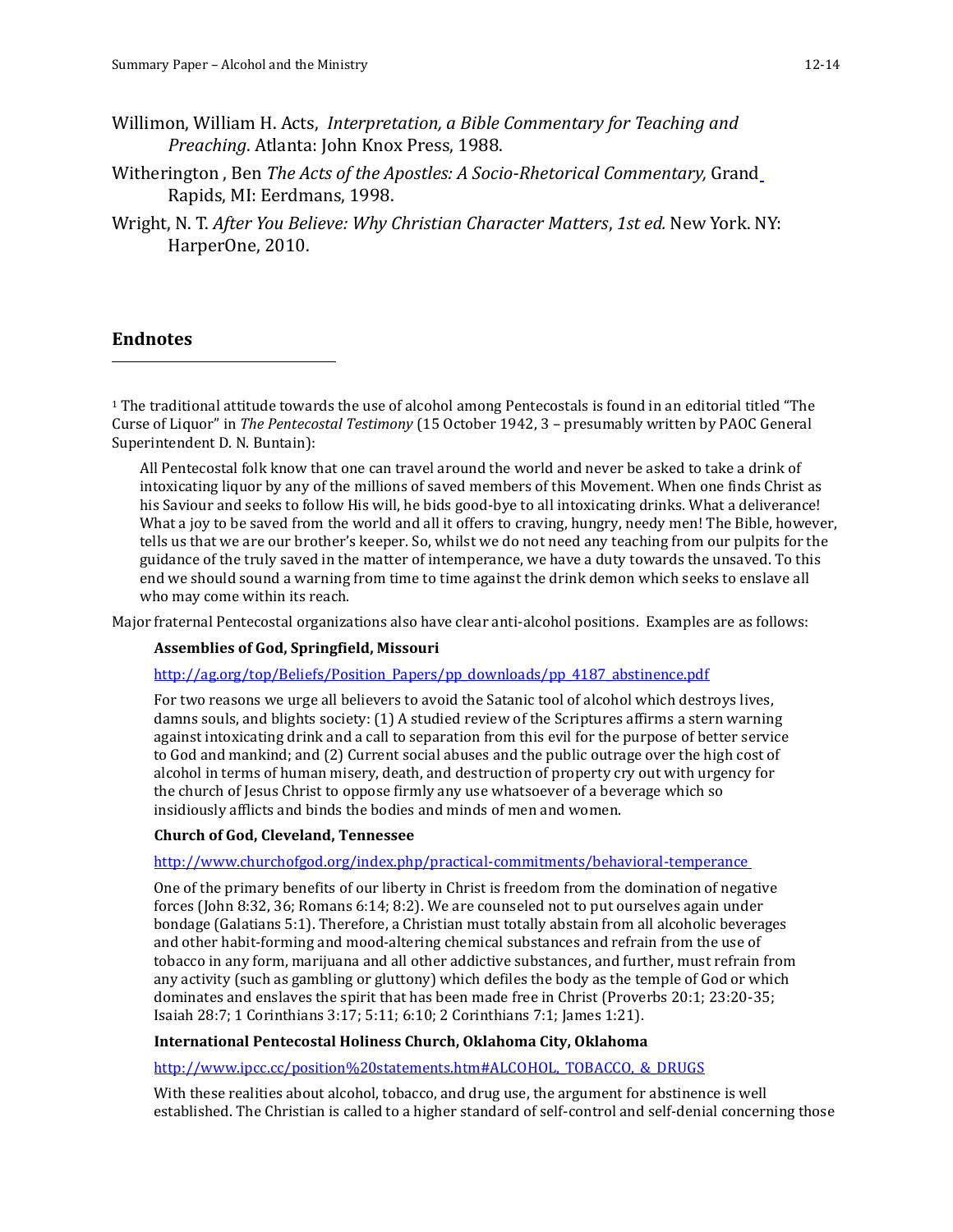$\overline{\phantom{a}}$ 

things not beneficial to his physical and spiritual well being. To argue for any level of "moderate use" of alcohol, narcotics, or tobacco is to be insensitive to the weight of Scripture and the present perils of our society. Christians realize the pressing need for a pure testimony before our world. As the apostle Paul said, "I urge you ... in view of God's mercy, to offer your bodies as living sacrifices, holy and pleasing to God–this is your spiritual act of worship. Do not conform any longer to the pattern of this world, but be transformed by the renewing of your mind. Then you will be able to test and approve what God's will is–his good, pleasing and perfect will" (Romans 12:1, 2).

#### **Open Bible Standard Churches, Des Moines, Iowa**

http://www.hopeopenbible.net/vsItemDisplay.dsp&objectID=57BDF06F-99F7-45C4- ABF7DEB18A39AA72&method=display

The historic position of Open Bible Standard Churches concerning the use of alcohol and tobacco has been one of abstinence. We hereby publicly reaffirm that position with regard to OBS believers in the United States of America.

<sup>2</sup> All biblical quotations are from the New International Version (1984, 2011) unless otherwise noted.

<sup>3</sup> While Evangelical Christians who relate to Anabaptist and Holiness traditions advocate abstinence from drinking alcohol, some other branches of Christianity believe that the use of alcohol in moderation is quite acceptable. Judaism with its roots in the Hebrew Bible *requires* the use of alcoholic wine in religious ceremonies such as the *kiddush* [noting the sanctity of the day] and *havdallah* [marking the end of the occasion] at *Shabbat* and festivals in the Jewish calendar. Indeed, any *mitzvot* [good deed] may be celebrated with a glass of wine. Islam, the other "Abrahamic" religion, takes a different stance on the use of alcohol. Although Muslims have a degree of respect for the Bible, their abstinence is based upon a passage in the Quran: "They ask you [O Muhammad] about alcoholic drink and gambling. Say: "In them is great sin and [some] benefit for people. But their sin is greater than their benefit" . . ." (Surah Al Baqarah 2:219). Philosophical religions such as Buddhism and Hinduism also take positions on the use of alcohol. Buddhists have scores of moral precepts which must be observed by monks and nuns but the list narrows to a minimum of five for lay Buddhists: (1) to avoid killing; (2) to avoid stealing; (3) to avoid sexual misconduct; (4) to avoid false speech; (5) to avoid alcohol and drugs. Hindus are less restrictive about the use of alcohol but do declare that Brahmins (the highest and priestly category in the caste system) must avoid the "The five grave sins [which are] . . . Drinking alcoholic liquors, killing a Brahmana, and the violation of the preceptor's bed, . . . stealing gold and the theft of a Brahmanism property, . . . mingling with a fallen person." <http://www.hinduism.co.za/sin.htm>

<sup>4</sup> For a discussion of the Biblical words for "wine" please refer to Appendix I

<sup>5</sup> "Proverbs 31:6-7 is possibly the most enigmatic biblical passage that mentions the use of alcohol. In this passage, the person referred to as King Lemuel is counseled to 'Give strong drink to him who is perishing, And wine to him whose life is bitter. Let him drink and forget his poverty and remember his trouble no more' (NASB). The words 'strong drink' *(shekar)* and 'wine' *(yayin)* are the standard Hebrew words for alcoholic beverages. A casual reading of these verses can lead some to conclude that it is permissible to drink alcohol. Technically, they are correct. While this passage permits the use of alcohol, it is crucial that one take a closer look at just what is being said here.

First, the passage sets up a deliberate contrast between what the king should not do and what others can do. By use of literary structure, the king's obligations regarding alcohol are made clear. In verse 4, the king is told, 'It is not for kings to drink wine *(yayin),* or for rulers to desire strong drink *(shekar)'* (Richard Lang and Barratt Duke, "The Christian and Alcohol" *Criswell Theological Review*, Spring 2008: 24-25).

<sup>6</sup> The Greek word *asotia* translated as "debauchery" by the NIV in Ephesians 5:18 occurs in only two other verses in the NT: Titus 1:6, "wild" and 1 Peter 4:4, "dissipation" (NASB).

<sup>7</sup> The examples of this are numerous in Paul's letters, covering everything from women's apparel (1 Timothy 2:9-10), to submission to government (Romans 13:1-6), avoiding sexual immorality and those who practice